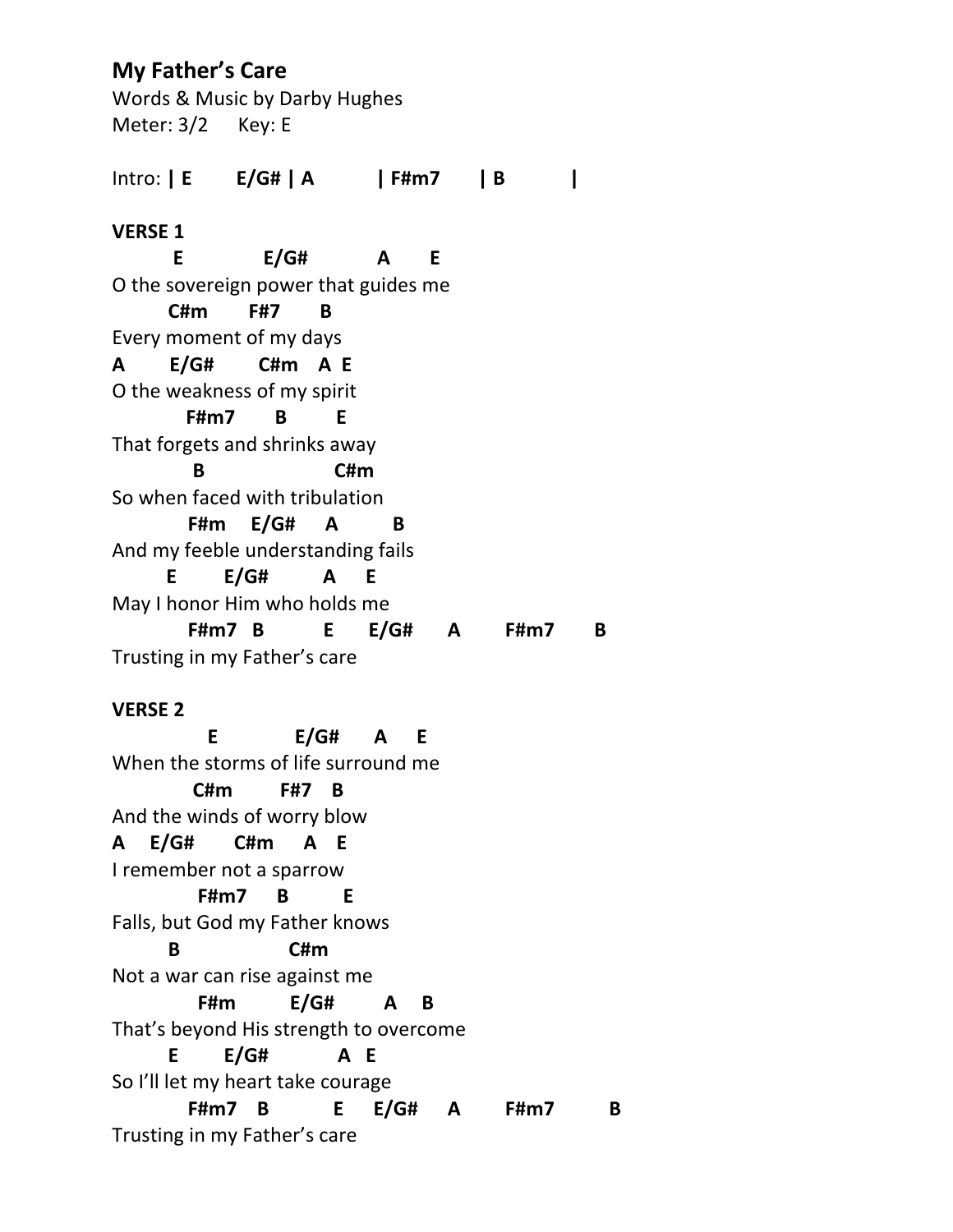#### **VERSE 3**

 **E E/G# A E** When my health and comforts fail me **C#m F#7 B** And I fear what lies ahead **A E/G# C#m A E** I remember His good purpose **F#m7 B E** Is to heal through what I dread **B C#m** And from pride to fully purge me **F#m E/G# A B** Till all strength is gone but what He gives **E E/G# A E** So I'll joy in every trial **F#m7 B E E/G# A F#m7 B** Trusting in my Father's care

#### **VERSE 4**

 **E E/G# A E**  When my failings overcome me **C#m F#7 B** And my sins are all I see **A E/G# C#m A E** I remember Christ who suffered **F#m7 B E** Setting guilty sinners free **B C#m** So when condemnation rises **F#m E/G# A B** I will gladly let my burden go **E E/G# A** He is faithful in forgiveness **F#m7 B E** I will trust my Father's care Interlude: **| B | C#m | F#m E/G# A| B | |E E/G#| A |F#m B |E A| E**